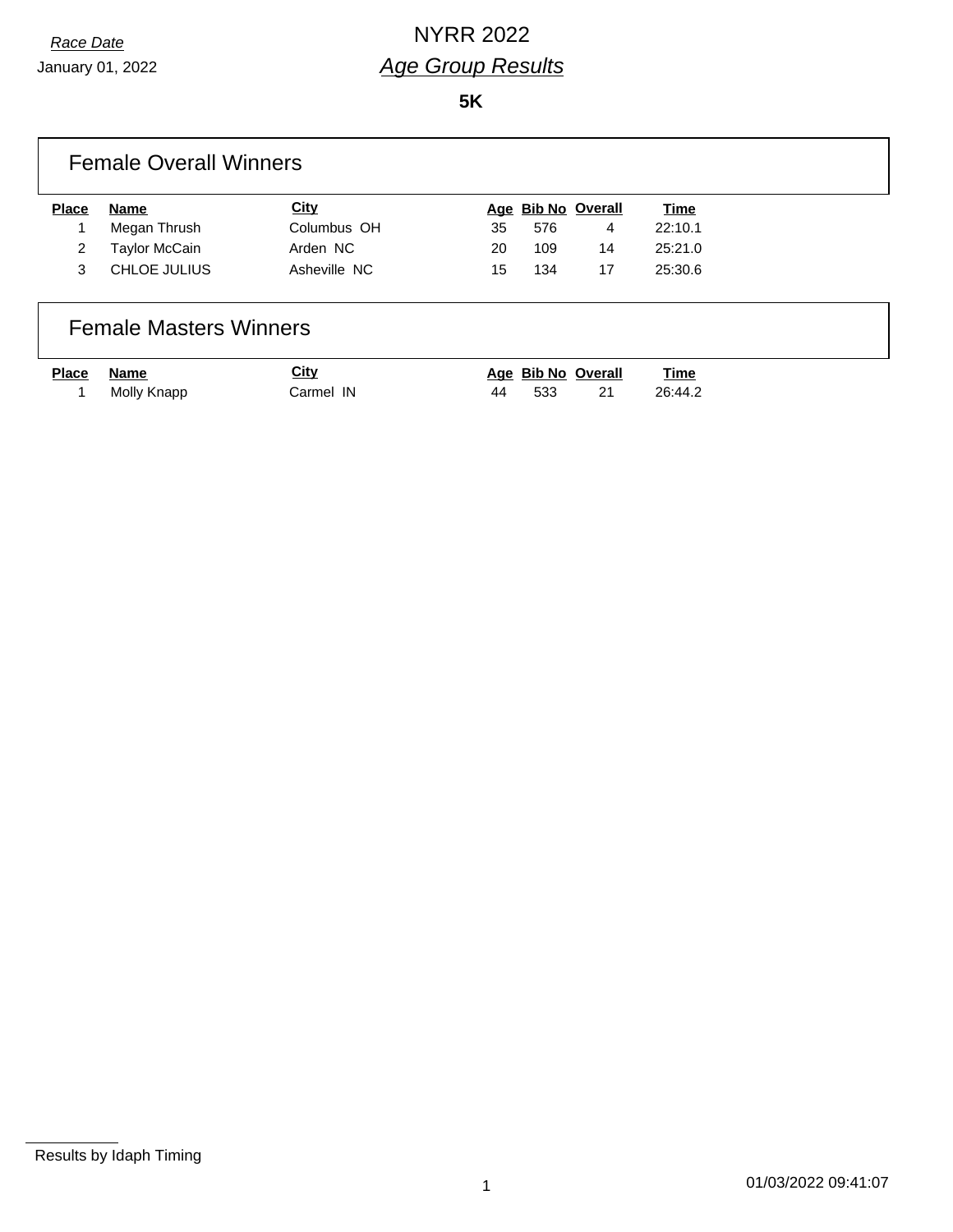January 01, 2022

|              | Female 12 and Under      |                          |    |      |                    |             |  |
|--------------|--------------------------|--------------------------|----|------|--------------------|-------------|--|
| <b>Place</b> | <b>Name</b>              | City                     |    |      | Age Bib No Overall | <b>Time</b> |  |
| 1            | Joanna Morgan            | Asheville NC             | 12 | 1540 | 128                | 36:38.0     |  |
| 2            | Juliet Wolcott           | Asheville NC             | 8  | 618  | 220                | 44:55.6     |  |
| 3            | Alexis Boesch            | Asheville NC             | 9  | 55   | 222                | 45:22.5     |  |
| 4            | Abigail Campbell         | Arden NC                 | 12 | 21   | 226                | 46:29.5     |  |
| 5            | Zelda Bradshaw           | Asheville NC             | 3  | 51   | 249                | 49:31.5     |  |
|              | Female 13 to 19          |                          |    |      |                    |             |  |
| <b>Place</b> | <b>Name</b>              | <b>City</b>              |    |      | Age Bib No Overall | Time        |  |
| 1            | Samantha Gonzalez        | Hendersonville NC        | 18 | 574  | 45                 | 29:13.9     |  |
| 2            | Abigail Brooks           | Laurel Park NC           | 19 | 1552 | 47                 | 29:21.7     |  |
| 3            | Jae Robbins              | Arden NC                 | 15 | 121  | 60                 | 30:33.3     |  |
| 4            | Cierra Lail              | Newton NC                | 17 | 643  | 80                 | 33:02.9     |  |
|              | Female 20 to 29          |                          |    |      |                    |             |  |
| <b>Place</b> | <b>Name</b>              | <b>City</b>              |    |      | Age Bib No Overall | <b>Time</b> |  |
| 1            | <b>Claire Williams</b>   | Charlotte NC             | 29 | 673  | 53                 | 29:48.8     |  |
| 2            | Kelsey Bumgarner         | Hudson NC                | 28 | 1543 | 64                 | 30:50.7     |  |
| 3            | Aleksandra Pirog         | FAYETTEVILLE NC          | 25 | 556  | 84                 | 33:08.8     |  |
| 4            | <b>Annelise Collins</b>  | Chapel Hill NC           | 21 | 148  | 110                | 34:52.5     |  |
| 5            | <b>Meredith Sizemore</b> | Fletcher NC              | 26 | 139  | 116                | 35:08.5     |  |
| 6            | Yueyao Gao               | Central SC               | 25 | 647  | 123                | 36:28.5     |  |
| 7            | <b>Kennedy Forbes</b>    | Alexander NC             | 25 | 595  | 131                | 36:41.5     |  |
| 8            | Kaitlyn Noyes            | Fayetteville NC          | 28 | 32   | 137                | 36:59.5     |  |
| 9            | Alexandra McCollister    | <b>Black Mountain NC</b> | 29 | 521  | 143                | 37:36.6     |  |
| 10           | Cecily Bacon             | <b>Black Mountain NC</b> | 28 | 522  | 144                | 37:36.8     |  |
| 11           | Amanda Schell            | Arlington VA             | 26 | 535  | 157                | 38:18.3     |  |
| 12           | Sophie Rottenberg        | Arlington VA             | 26 | 536  | 158                | 38:20.2     |  |
| 13           | Marissa Fitz             | Macon GA                 | 26 | 523  | 161                | 38:41.4     |  |
| 14           | Kenia Simpson            | Tryon NC                 | 24 | 66   | 177                | 39:53.3     |  |
| 15           | <b>Brea Ortiz</b>        | Morrisville NC           | 26 | 578  | 214                | 44:36.1     |  |
| 16           | <b>Taylor Burton</b>     | West Hartford CT         | 26 | 628  | 301                | 1:06:31.5   |  |
|              | Female 30 to 39          |                          |    |      |                    |             |  |
| <b>Place</b> | <b>Name</b>              | <b>City</b>              |    |      | Age Bib No Overall | <b>Time</b> |  |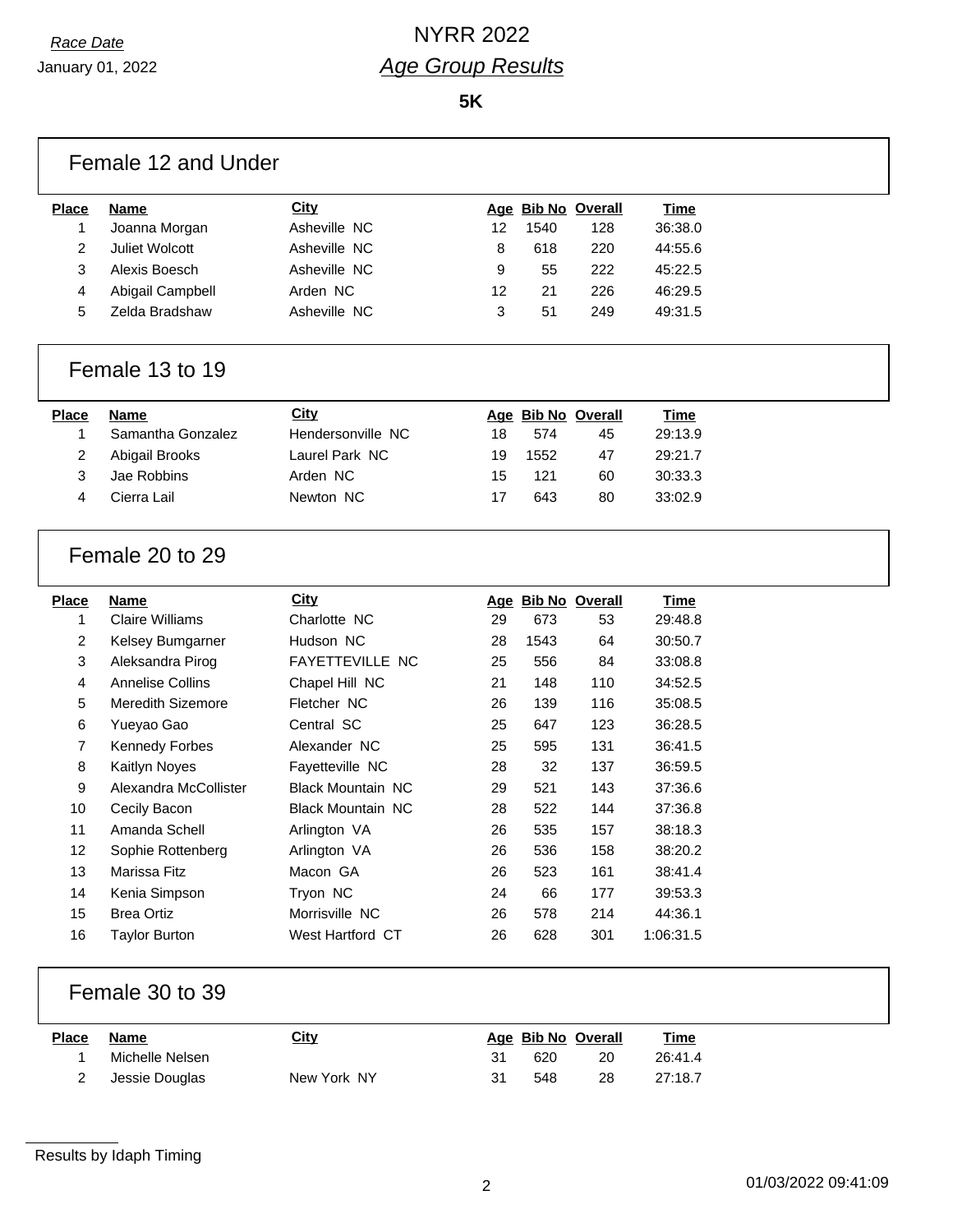January 01, 2022

**5K**

### Female 30 to 39

| <b>Place</b>   | <b>Name</b>                | City                     |    |      | Age Bib No Overall | <b>Time</b> |
|----------------|----------------------------|--------------------------|----|------|--------------------|-------------|
| 3              | <b>Helaine Mercer</b>      | Hendersonville NC        | 37 | 123  | 32                 | 27:44.4     |
| 4              | Maura Thompson             | Asheville NC             | 33 | 54   | 34                 | 27:50.1     |
| 5              | <b>Sherry Guice</b>        | Fletcher NC              | 39 | 569  | 44                 | 29:12.3     |
| 6              | <b>Elizabeth Permenter</b> | Asheville NC             | 32 | 605  | 62                 | 30:44.4     |
| $\overline{7}$ | Angela Greer               | asheville NC             | 39 | 610  | 70                 | 31:28.8     |
| 8              | C.M. Garrison              | Asheville NC             | 33 | 529  | 88                 | 33:13.0     |
| 9              | Savannah Patraw            | <b>Black Mountain NC</b> | 38 | 2    | 90                 | 33:33.0     |
| 10             | Samantha Marsh             | Asheville NC             | 34 | 599  | 92                 | 33:39.5     |
| 11             | Celia Blackmon             | Arden NC                 | 38 | 90   | 94                 | 33:45.5     |
| 12             | Veronica Lombrana          | <b>Browns Summit NC</b>  | 39 | 13   | 95                 | 33:45.8     |
| 13             | Stephanie Justus           | Fletcher NC              | 35 | 633  | 97                 | 33:54.9     |
| 14             | <b>Catherine Cox</b>       | Painesville OH           | 39 | 74   | 99                 | 33:57.2     |
| 15             | Jeanie Aday                | Selma NC                 | 30 | 636  | 100                | 33:59.8     |
| 16             | robin denson               | Mills River NC           | 37 | 91   | 101                | 34:05.3     |
| 17             | Lisa Bruggeman             | Fletcher NC              | 38 | 561  | 106                | 34:30.1     |
| 18             | <b>Gail Tolton</b>         | Asheville NC             | 37 | 131  | 108                | 34:40.7     |
| 19             | Victoria Edgeworth         | Ferrum VA                | 35 | 594  | 134                | 36:56.7     |
| 20             | Jocelyn Hendrickson        | Goose creek SC           | 38 | 129  | 139                | 37:21.1     |
| 21             | Rongrong Fan               | Asheville NC             | 37 | 606  | 140                | 37:29.3     |
| 22             | Kimberly Altman            | Asheville NC             | 37 | 577  | 142                | 37:35.4     |
| 23             | Ashley Poole               | <b>Burnsville NC</b>     | 39 | 117  | 146                | 37:45.1     |
| 24             | Sander Denham              | Bloomington IN           | 36 | 14   | 165                | 38:51.2     |
| 25             | Alexandra Houle            | Candler NC               | 37 | 542  | 174                | 39:40.8     |
| 26             | Kimberly Wilson            | Johnson City TN          | 39 | 63   | 178                | 39:55.7     |
| 27             | <b>Brooke Girard</b>       | Old fort NC              | 30 | 92   | 180                | 40:15.3     |
| 28             | Carol Jarvis               | Weaverville NC           | 38 | 83   | 182                | 40:32.0     |
| 29             | Amber Glisson              | Hendersonville NC        | 32 | 534  | 193                | 42:28.6     |
| 30             | Felicia Arrowood           | HENDERSONVILLE           | 36 | 571  | 194                | 42:28.8     |
| 31             | Ashley Bell                | Knoxville TN             | 33 | 70   | 207                | 44:02.5     |
| 32             | Michelle Laborde           | Asheville NC             | 30 | 146  | 215                | 44:36.6     |
| 33             | <b>Stephanie Plemmons</b>  | <b>HICKORY NC</b>        | 32 | 1751 | 218                | 44:48.6     |
| 34             | <b>Elaine Venter</b>       | Grand Junction CO        | 35 | 136  | 228                | 46:36.5     |
| 35             | Amaris Buchanan            | Asheville FL             | 38 | 89   | 231                | 46:55.6     |
| 36             | Amanda Ritzman             | Asheville NC             | 30 | 640  | 232                | 46:57.5     |
| 37             | Emily McGrane Hale         | Odessa NC                | 38 | 28   | 235                | 46:59.8     |
| 38             | Erin Burleson              | Forest City NC           | 39 | 582  | 237                | 47:05.5     |
| 39             | Alison Hayslett            | HENDERSONVILLE           | 31 | 547  | 239                | 47:17.2     |
| 40             | Shayna Bradshaw            | Asheville NC             | 37 | 50   | 250                | 49:32.8     |
| 41             | Eileen Daugherty           | Candler NC               | 31 | 113  | 254                | 51:58.0     |
| 42             | <b>Heather Stewart</b>     | PENROSE NC               | 39 | 614  | 255                | 51:58.3     |
| 43             | Tera Ford                  | Skyland NC               | 39 | 592  | 260                | 53:45.7     |
| 44             | Gwen Seamon                | Asheville NC             | 30 | 583  | 268                | 55:16.0     |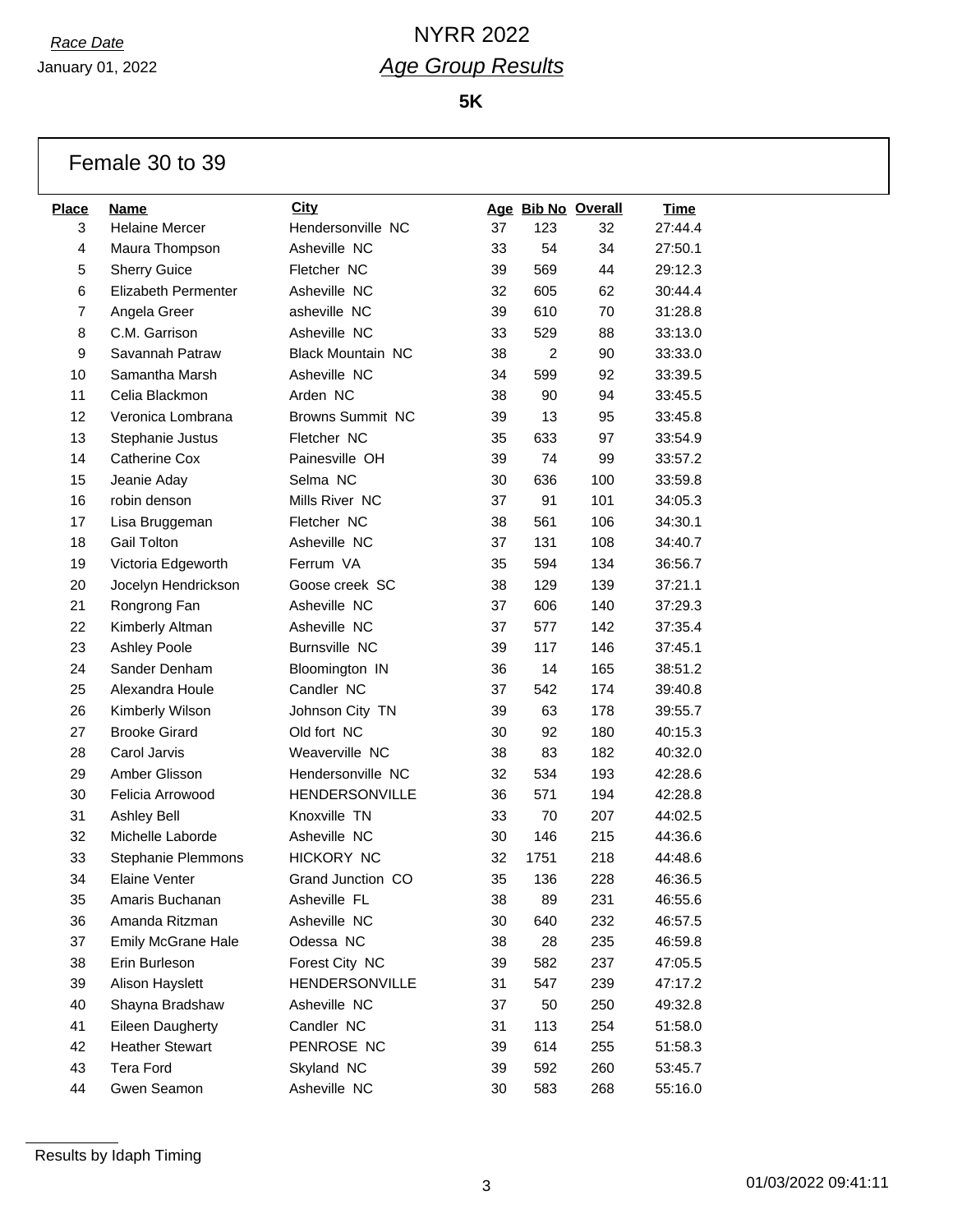$\sqrt{ }$ 

# *Race Date* NYRR 2022 *Age Group Results*

|                 | Female 30 to 39          |                          |    |       |                    |             |  |
|-----------------|--------------------------|--------------------------|----|-------|--------------------|-------------|--|
| Place           | <b>Name</b>              | City                     |    |       | Age Bib No Overall | <b>Time</b> |  |
| 45              | Shawn Rosen-Holtzman     | Asheville NC             | 38 | 104   | 272                | 56:44.3     |  |
| 46              | Olivia Randolph          | Asheville NC             | 33 | 557   | 274                | 56:49.7     |  |
| 47              | Erin Jones               | Weaverville NC           | 30 | 648   | 278                | 59:29.4     |  |
| 48              | <b>Stacy Wienke</b>      | Hot Springs NC           | 35 | 587   | 294                | 1:03:55.9   |  |
| 49              | Sarah Williams           | Salt Lake City UT        | 31 | 600   | 298                | 1:06:31.0   |  |
|                 |                          |                          |    |       |                    |             |  |
| Female 40 to 49 |                          |                          |    |       |                    |             |  |
| <b>Place</b>    | <b>Name</b>              | <b>City</b>              |    |       | Age Bib No Overall | <b>Time</b> |  |
| 1               | Amy Silvers              | Fletcher NC              | 47 | 539   | 29                 | 27:28.0     |  |
| 2               | Gina Stanley             | Hendersonville NC        | 46 | 559   | 31                 | 27:40.7     |  |
| 3               | Kimberly Reach           | Asheville NC             | 44 | 528   | 63                 | 30:49.0     |  |
| 4               | <b>Casey Gilbert</b>     | Indian Harbour Beach     | 42 | 124   | 74                 | 32:12.2     |  |
| 5               | Michelle Halstead        | <b>Black Mountain NC</b> | 41 | 125   | 82                 | 33:06.3     |  |
| 6               | <b>Heather Lindkvist</b> | Asheville NC             | 49 | 590   | 87                 | 33:12.4     |  |
| 7               | <b>Brandy N Womble</b>   | Caledonia MS             | 43 | 61    | 96                 | 33:52.2     |  |
| 8               | <b>Catherine Austell</b> | Asheville NC             | 42 | 550   | 104                | 34:22.6     |  |
| 9               | Jessica Smith            | Arden NC                 | 46 | 607   | 112                | 34:53.8     |  |
| 10              | Kris Wolcott             | Asheville NC             | 44 | 617   | 115                | 35:01.2     |  |
| 11              | Renee Mazurek            | Asheville NC             | 42 | 612   | 133                | 36:53.9     |  |
| 12              | Amy Haldeman             | Asheville NC             | 49 | 26    | 152                | 38:12.5     |  |
| 13              | <b>Trisha Sorrells</b>   | Horse Shoe NC            | 42 | 563   | 166                | 38:58.8     |  |
| 14              | Christy Oehm             | Arden NC                 | 44 | 120   | 171                | 39:15.2     |  |
| 15              | Tara Meehan              | Asheville NC             | 45 | 609   | 172                | 39:19.2     |  |
| 16              | Mary Etherton            | Asheville NC             | 44 | 596   | 179                | 40:00.5     |  |
| 17              | DeLana Parker            | Asheville NC             | 49 | 36    | 185                | 41:05.0     |  |
| 18              | Lana Mushkarova          | Langhorne PA             | 44 | 565   | 186                | 41:18.8     |  |
| 19              | <b>Heather Dziak</b>     | Alexander NC             | 45 | 98    | 190                | 42:20.3     |  |
| 20              | Amy Boyd                 | Gainesville GA           | 45 | 670   | 196                | 42:34.7     |  |
| 21              | Donna Greene             | <b>Burnsville NC</b>     | 45 | $\,6$ | 200                | 43:07.7     |  |
| 22              | Kellie Toon              | Knoxville TN             | 46 | 75    | 205                | 43:43.9     |  |
| 23              | Kate Honebrink           | Knoxville TN             | 40 | 1539  | 208                | 44:02.6     |  |
| 24              | Stephanie Buck           | Hughesville MD           | 41 | 140   | 210                | 44:05.4     |  |
| 25              | Michelle Eigemann        | Fletcher NC              | 47 | 84    | 211                | 44:12.0     |  |
| 26              | Ingrid Christensen       | Greenville SC            | 47 | 553   | 217                | 44:38.8     |  |
| 27              | Brandi Hillman           | Old Fort NC              | 43 | 1548  | 221                | 45:09.3     |  |
| 28              | Christie Pitman          | <b>Burnsville NC</b>     | 44 | 631   | 236                | 47:02.7     |  |
| 29              | Leah Barrie              | Brevard NC               | 46 | 149   | 241                | 47:50.6     |  |
| 30              | Michelle Tumlinson       | Charlotte NC             | 45 | 581   | 253                | 50:40.4     |  |
| 31              | <b>Esther Godfrey</b>    | ASHEVILLE NC             | 48 | 67    | 261                | 53:48.6     |  |
| 32              | Sherry Riddle            | Fletcher NC              | 49 | 76    | 262                | 53:59.9     |  |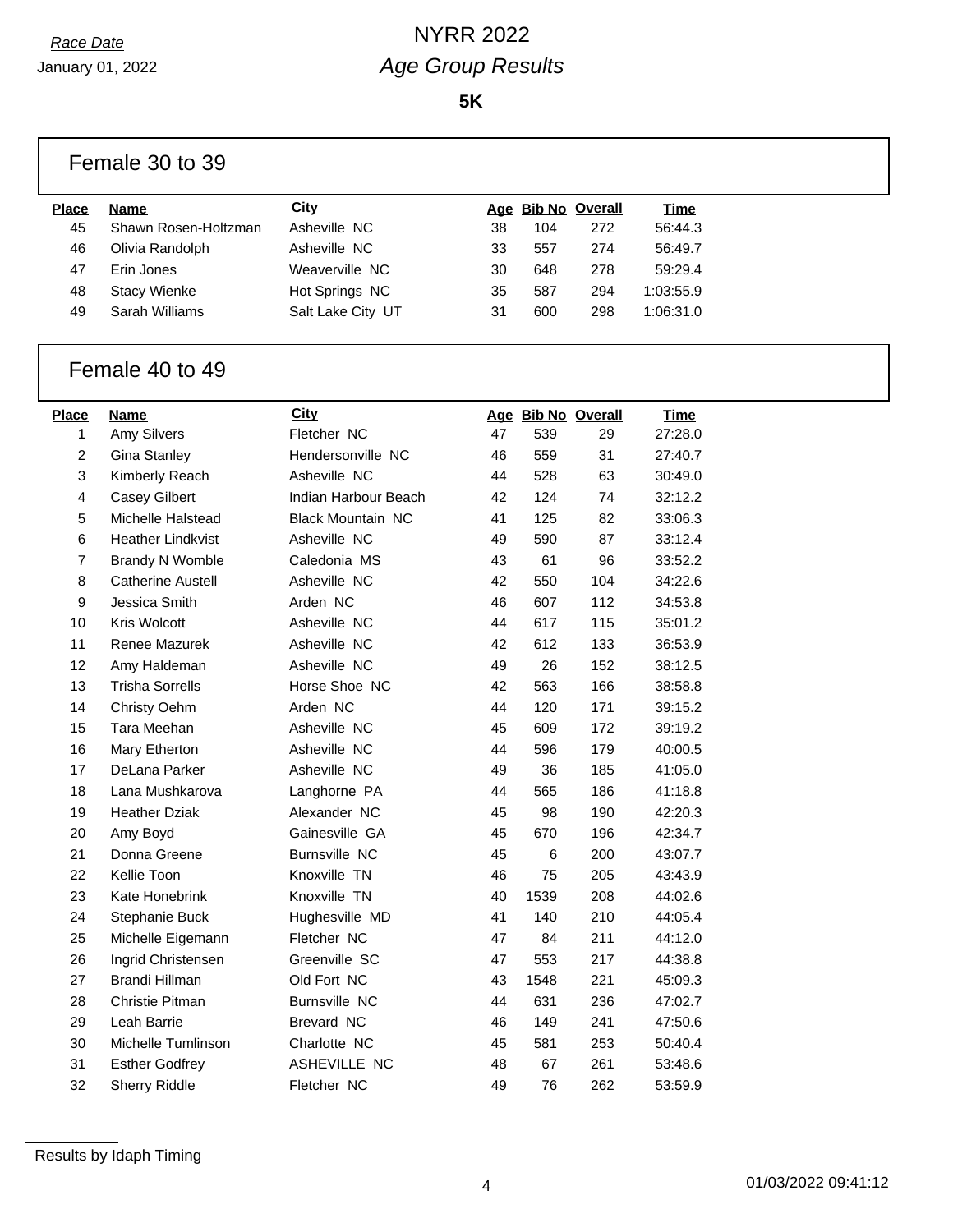## *Race Date* NYRR 2022 *Age Group Results*

|                | Female 40 to 49         |                          |    |      |                    |             |  |
|----------------|-------------------------|--------------------------|----|------|--------------------|-------------|--|
| <b>Place</b>   | <b>Name</b>             | <b>City</b>              |    |      | Age Bib No Overall | <b>Time</b> |  |
| 33             | christine myers         | Arden NC                 | 45 | 57   | 264                | 55:00.7     |  |
| 34             | Mariah Gunther          | Alexander NC             | 41 | 1125 | 277                | 58:56.9     |  |
| 35             | Ellen Lail              | Newton NC                | 47 | 530  | 279                | 59:31.6     |  |
|                | Female 50 to 59         |                          |    |      |                    |             |  |
| <b>Place</b>   | <b>Name</b>             | City                     |    |      | Age Bib No Overall | <b>Time</b> |  |
| 1              | Cindy Eaton             | Asheville NC             | 58 | 53   | 22                 | 26:49.9     |  |
| $\overline{2}$ | Kara Mcclure            | Asheville NC             | 55 | 644  | 24                 | 26:57.6     |  |
| $\mathbf{3}$   | <b>Robin Edwards</b>    | Asheville NC             | 55 | 1542 | 26                 | 27:01.9     |  |
| 4              | Pamela Clarkson         | Asheville NC             | 55 | 38   | 52                 | 29:48.7     |  |
| 5              | Lynn Beck               | <b>GREENSBORO NC</b>     | 59 | 119  | 72                 | 31:39.9     |  |
| 6              | Kathy pfaff             | Tryon NC                 | 51 | 64   | 89                 | 33:18.0     |  |
| 7              | Susan Brooks            | Laurel Park NC           | 53 | 1553 | 93                 | 33:40.7     |  |
| 8              | Rosanne                 | Candler NC               | 54 | 49   | 107                | 34:40.4     |  |
| 9              | <b>Emilee Dickerson</b> | Asheville NC             | 56 | 526  | 118                | 35:13.2     |  |
| 10             | Nana Pfahlert           | Asheville NC             | 50 | 47   | 119                | 35:39.0     |  |
| 11             | Tina Honerkamp          | Clyde NC                 | 53 | 115  | 122                | 36:18.5     |  |
| 12             | Pam Reece               | Asheville NC             | 58 | 1522 | 150                | 38:05.1     |  |
| 13             | Donna Murray            | Hendersonville NC        | 50 | 27   | 153                | 38:12.8     |  |
| 14             | Leslie Thrasher         | Asheville NC             | 53 | 35   | 154                | 38:13.0     |  |
| 15             | <b>Tina Smith</b>       | Candler NC               | 54 | 44   | 155                | 38:14.1     |  |
| 16             | Rosemarie Arnau         | Arden NC                 | 56 | 16   | 160                | 38:33.7     |  |
| 17             | <b>Tobie McPhail</b>    | Roanoke VA               | 51 | 568  | 163                | 38:48.8     |  |
| 18             | <b>Natalie Stiles</b>   | Horse Shoe NC            | 58 | 19   | 164                | 38:50.3     |  |
| 19             | Anne Depalle            | <b>GREENVILLE SC</b>     | 50 | 611  | 168                | 39:02.3     |  |
| 20             | Annmarie Florence       | <b>Black Mountain NC</b> | 50 | 22   | 173                | 39:28.8     |  |
| 21             | Darla McCain            | Arden NC                 | 53 | 111  | 175                | 39:47.0     |  |
| 22             | Kim Martindale          | Arden NC                 | 50 | 1551 | 192                | 42:22.2     |  |
| 23             | Kris Lackey             | Conover NC               | 55 | 1533 | 195                | 42:29.9     |  |
| 24             | Kristy Freeman          | Weaverville NC           | 51 | 1531 | 198                | 42:57.0     |  |
| 25             | Amy Jones               | Hendersonville NC        | 56 | 5    | 199                | 43:02.9     |  |
| 26             | Missy Redmon            | Fairview NC              | 50 | 103  | 204                | 43:41.8     |  |
| 27             | Angela agel             | Franklin NC              | 54 | 85   | 206                | 43:44.2     |  |
| 28             | <b>Beth Stoy</b>        | Durham NC                | 50 | 86   | 212                | 44:12.5     |  |
| 29             | Samantha Brock          | Asheville NC             | 54 | 78   | 213                | 44:12.9     |  |
| 30             | Lisa Keiber             | Hendersonville NC        | 50 | 34   | 240                | 47:25.4     |  |
| 31             | Rebecca Izard           | Weaverville NC           | 53 | 1529 | 258                | 52:42.3     |  |
| 32             | Rhonda Crosby           | East Flat Rock NC        | 55 | 634  | 263                | 54:13.8     |  |
| 33             | Shay Brown              | Asheville NC             | 51 | 1549 | 276                | 58:55.5     |  |
| 34             | Tami Manor              | Raleigh NC               | 54 | 43   | 280                | 59:54.9     |  |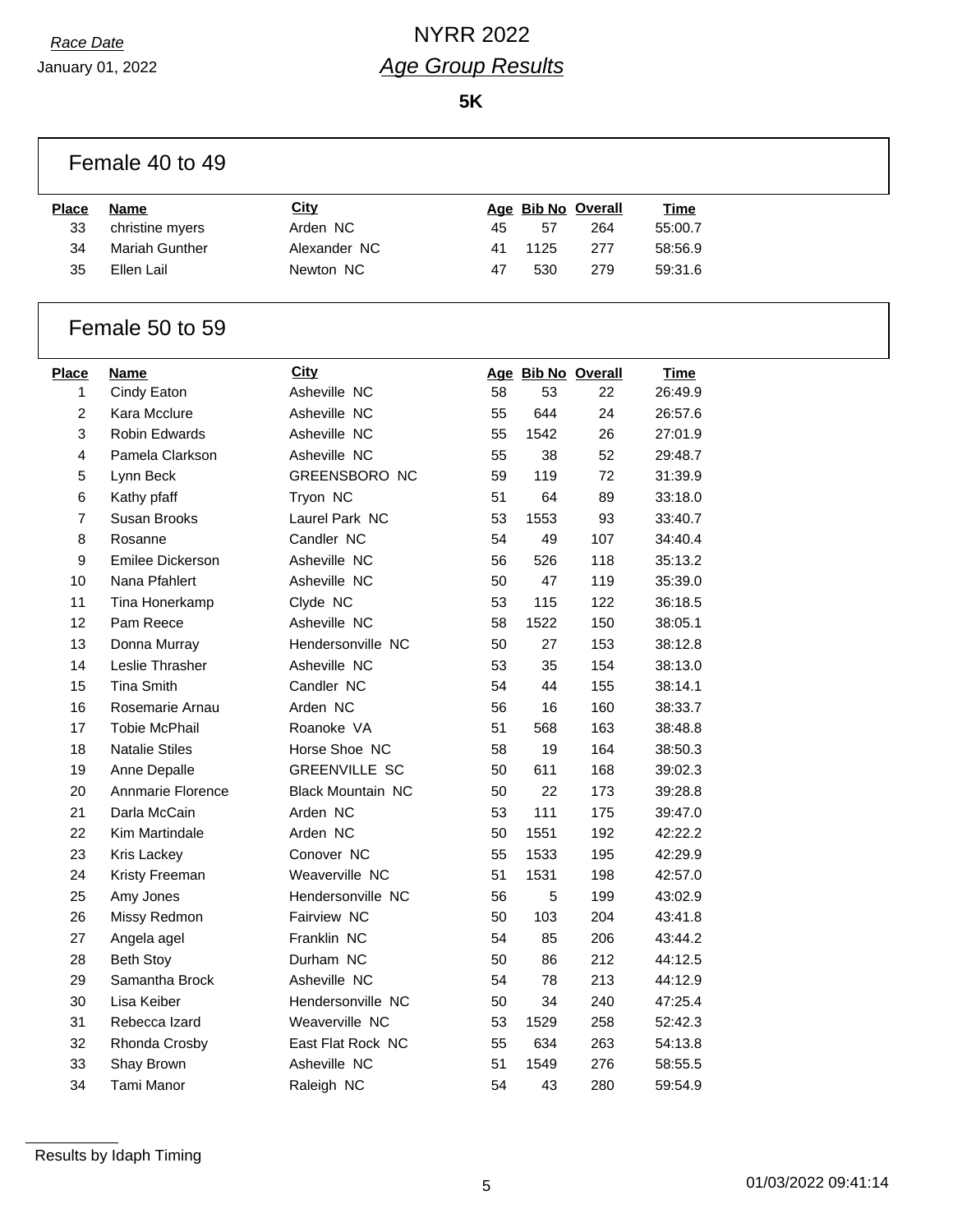## *Race Date* NYRR 2022 *Age Group Results*

**5K**

|              | Female 50 to 59            |                   |    |                |                    |             |  |
|--------------|----------------------------|-------------------|----|----------------|--------------------|-------------|--|
| <b>Place</b> | <b>Name</b>                | City              |    |                | Age Bib No Overall | <b>Time</b> |  |
| 35           | <b>Michelle Narlock</b>    | Lenoir NC         | 50 | 82             | 282                | 1:00:03.4   |  |
| 36           | Liz Johnson                | Hickory NC        | 52 | 543            | 284                | 1:00:24.9   |  |
| 37           | Karen Orisich              | Columbus IN       | 59 | 622            | 297                | 1:06:30.4   |  |
|              | Female 60 to 69            |                   |    |                |                    |             |  |
| <b>Place</b> | <b>Name</b>                | City              |    |                | Age Bib No Overall | <b>Time</b> |  |
| 1            | <b>Gail Bowers</b>         | Leicester NC      | 68 | 59             | 68                 | 31:18.0     |  |
| 2            | <b>Elaine Bradley</b>      | Duluth MN         | 65 | 48             | 109                | 34:52.3     |  |
| 3            | Kathi Petersen             | Asheville NC      | 64 | 554            | 125                | 36:31.1     |  |
| 4            | <b>Margaret Reeser</b>     | Waynesville NC    | 62 | 564            | 127                | 36:36.8     |  |
| 5            | Penny Cook                 | Holly Springs NC  | 60 | 1524           | 147                | 38:02.8     |  |
| 6            | <b>Stacey Conley</b>       | Weaverville NC    | 65 | 545            | 189                | 42:13.6     |  |
| 7            | Filomena Mulkeen           | Asheville NC      | 64 | 1112           | 219                | 44:55.5     |  |
| 8            | Catharina Venter           | Grand Junction CO | 62 | 137            | 230                | 46:37.4     |  |
| 9            | Lee Ann Ritzman            | Asheville NC      | 64 | 639            | 233                | 46:59.3     |  |
| 10           | Dianne Shepard             | Weaverville NC    | 62 | 629            | 238                | 47:12.3     |  |
| 11           | Carol Logan-Thompson       | Asheville NC      | 65 | 56             | 243                | 48:19.5     |  |
| 12           | Kathleen Kirkwood          | Mills River NC    | 67 | 87             | 252                | 49:46.4     |  |
| 13           | Jodi Bell                  | Lake Lure NC      | 60 | 58             | 259                | 52:55.8     |  |
| 14           | Jacqui Foster              | Greer SC          | 66 | 11             | 269                | 55:32.9     |  |
| 15           | Linda Reandeau             | Gerton NC         | 68 | 9              | 270                | 55:34.4     |  |
| 16           | Lisa Rosen                 | Asheville NC      | 63 | 106            | 271                | 56:44.1     |  |
| 17           | Stephanie Engel            | Asheville NC      | 60 | 621            | 285                | 1:00:27.3   |  |
| 18           | Shelley Hoogstraten-Miller | Asheville NC      | 64 | 1145           | 289                | 1:01:05.1   |  |
| 19           | Diane Wysocki              | Arden NC          | 60 | 80             | 290                | 1:01:05.1   |  |
| 20           | Carla Edmiston             | Asheville NC      | 65 | $\overline{7}$ | 293                | 1:03:37.6   |  |
| 21           | Debbie Abel                | Flat Rock NC      | 60 | 626            | 295                | 1:06:29.5   |  |
|              |                            |                   |    |                |                    |             |  |

## Female 70 to 79

| Place | Name            | City         |    | Age Bib No Overall |     | Time      |
|-------|-----------------|--------------|----|--------------------|-----|-----------|
|       | Martha Marshall | Asheville NC | 76 | 62                 | 203 | 43:27.0   |
|       | Wilma Fuentes   | Marshall NC  | 71 | 102                | 225 | 46:09.6   |
|       | Tanya Penn      | Tryon NC     | 75 | 142                | 247 | 49:27.0   |
|       | Pat Howard      | Asheville NC | 74 | 8                  | 291 | 1:03:33.5 |
|       |                 |              |    |                    |     |           |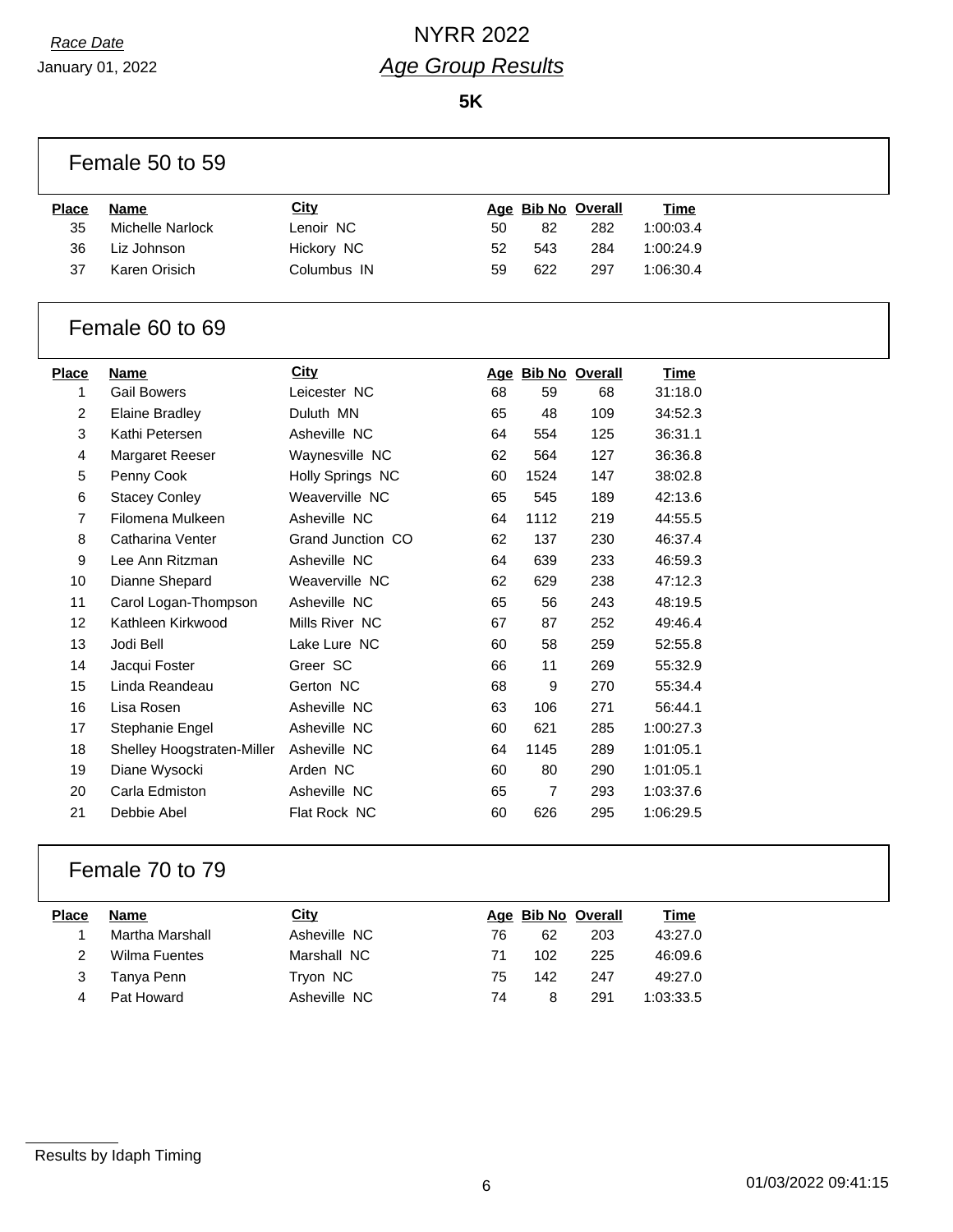## *Race Date* NYRR 2022 *Age Group Results*

|              | Female 80 and Over |              |    |     |                    |             |  |
|--------------|--------------------|--------------|----|-----|--------------------|-------------|--|
| <b>Place</b> | Name               | <b>City</b>  |    |     | Age Bib No Overall | <b>Time</b> |  |
|              | JoAnn Burton       | Flat Rock NC | 87 | 627 | 296                | 1:06:30.3   |  |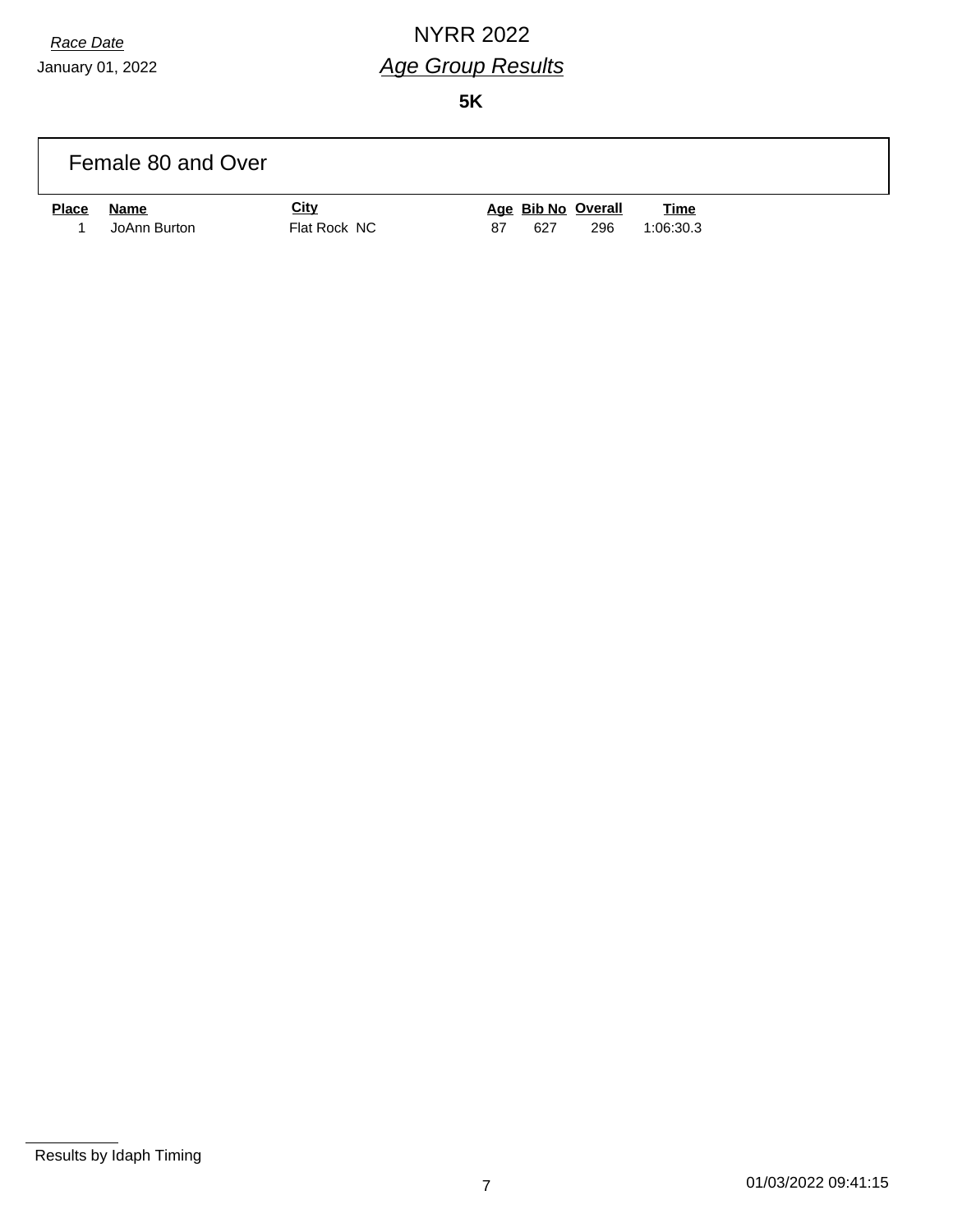January 01, 2022

**5K**

### Male Overall Winners

| Place | Name              | City           |    |      | Age Bib No Overall | <u>Time</u> |
|-------|-------------------|----------------|----|------|--------------------|-------------|
|       | Elijah Jones      | Swannanoa NC   | 17 | 619  |                    | 18:16.5     |
|       | Bryan White       | Weaverville NC | 41 | 1541 |                    | 20:51.4     |
|       | Michael Goldsbury | Asheville NC   | 31 | 541  | -3                 | 21:29.9     |

### Male Masters Winners

| <u>Place</u> | Name            | <u>City</u>  |     | Age Bib No Overall | Time    |
|--------------|-----------------|--------------|-----|--------------------|---------|
|              | 1 David Greiner | Asheville NC | 58. |                    | 24:12.1 |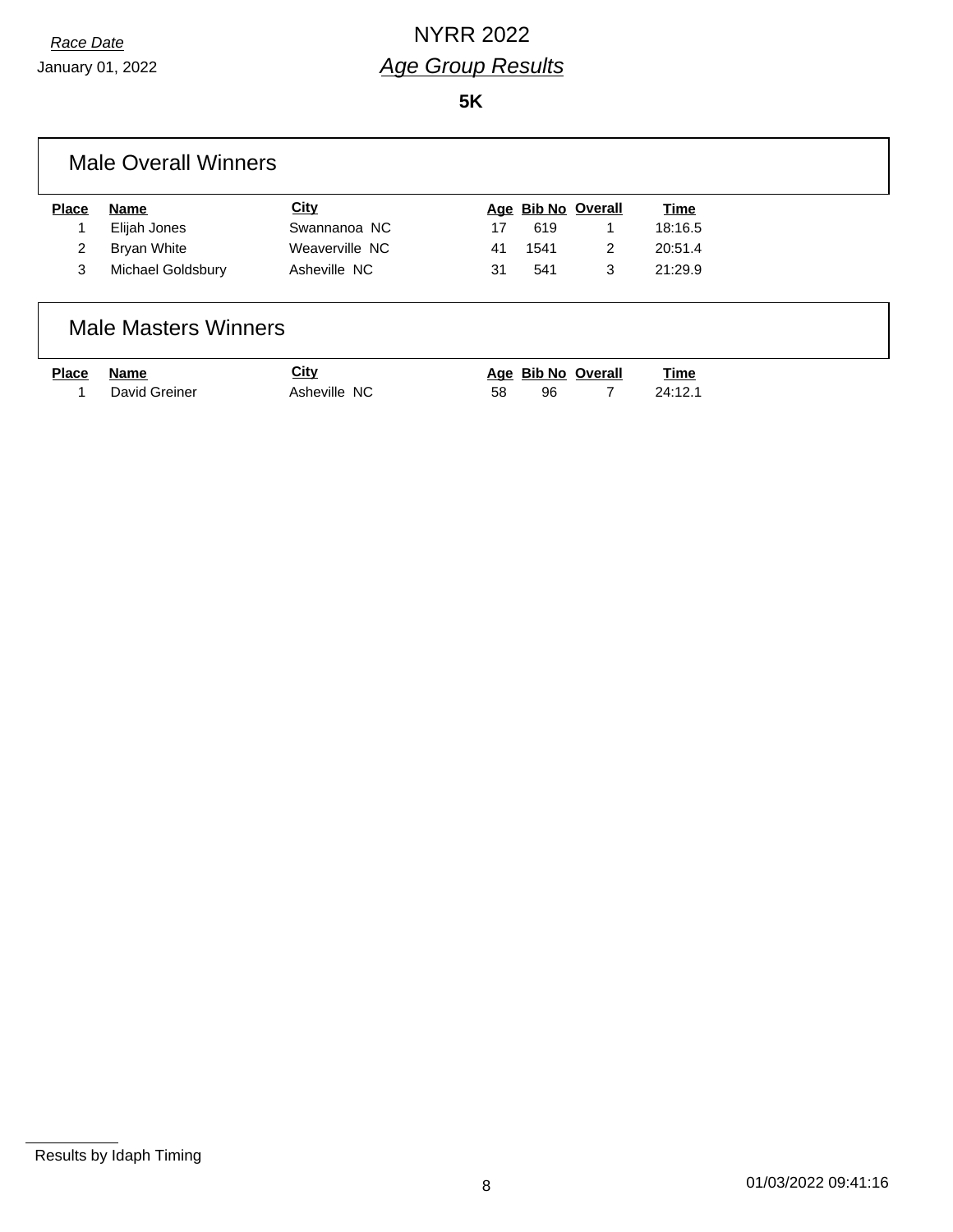| <b>Place</b> | <b>Name</b>                | <b>City</b>              |    |      | Age Bib No Overall | <b>Time</b> |
|--------------|----------------------------|--------------------------|----|------|--------------------|-------------|
| 1            | <b>Edgar Gonzalez</b>      | Hendersonville NC        | 12 | 575  | 13                 | 25:07.4     |
| 2            | <b>William Bell</b>        | ASHEVILLE NC             | 11 | 101  | 15                 | 25:21.8     |
| 3            | <b>Connor Smith</b>        | Arden NC                 | 12 | 608  | 40                 | 28:50.0     |
| 4            | <b>Grey Rinaldo</b>        | Asheville NC             | 10 | 17   | 41                 | 28:55.4     |
| 5            | <b>Blake Julius</b>        | asheville NC             | 10 | 135  | 42                 | 28:58.1     |
| 6            | Lennon Florence            | <b>Black Mountain NC</b> | 9  | 23   | 58                 | 30:28.6     |
| 7            | Andrew Boyd                | Gainesville GA           | 12 | 671  | 61                 | 30:41.4     |
| 8            | <b>Elliot Austell</b>      | Asheville NC             | 6  | 552  | 148                | 38:02.9     |
| 9            | Nicholas Dziak             | Alexander NC             | 11 | 99   | 191                | 42:20.4     |
| 10           | Fabian Lobo                |                          | 7  | 646  | 245                | 48:20.8     |
| 11           | Ronin Bradshaw             | Asheville NC             | 1  | 52   | 248                | 49:31.1     |
|              | Male 13 to 19              |                          |    |      |                    |             |
| <b>Place</b> | Name                       | City                     |    |      | Age Bib No Overall | <b>Time</b> |
| 1            | <b>Andrew Lewis</b>        | Asheville NC             | 19 | 122  | 5                  | 23:13.6     |
| 2            | <b>Tanner Page</b>         | Hickory NC               | 16 | 1191 | 35                 | 27:55.1     |
| 3            | Roan Godfrey-Robbins       | Asheville NC             | 13 | 68   | 36                 | 28:07.6     |
| 4            | Joshua Sorrells            | Horse Shoe NC            | 14 | 562  | 39                 | 28:48.0     |
| 5            | Luke Florence              | <b>Black Mountain NC</b> | 13 | 24   | 46                 | 29:16.1     |
| 6            | <b>Ben Smith</b>           | Arden NC                 | 15 | 591  | 65                 | 30:52.9     |
| 7            | <b>Thomas Hale</b>         | Asheville NC             | 17 | 31   | 86                 | 33:10.4     |
| 8            | <b>Walker Trumpower</b>    | Hughesville MD           | 15 | 141  | 209                | 44:05.2     |
|              | Male 20 to 29              |                          |    |      |                    |             |
| <b>Place</b> | <b>Name</b>                | City                     |    |      | Age Bib No Overall | <b>Time</b> |
| 1            | Jose Smith                 | Arlington VA             | 26 | 537  | 10                 | 24:33.9     |
| 2            | <b>Tyler Owen</b>          | Fayetteville NC          | 28 | 33   | 11                 | 24:40.4     |
| 3            | Benjamin Tolton            | Asheville NC             | 28 | 130  | 12                 | 25:03.1     |
| 4            | <b>Sylvester Contreras</b> | Elizabethton TN          | 27 | 1557 | 57                 | 30:17.1     |
| 5            | <b>Tyler Campbell</b>      | Tryon NC                 | 24 | 65   | 76                 | 32:23.7     |
| 6            | Will Palmer                | Arlington VA             | 27 | 538  | 78                 | 32:41.9     |
| 7            | Dennis Lynch               | Laurel Park NC           | 27 | 1555 | 81                 | 33:06.1     |
| 8            | Matthew Bedard             | FAYETTEVILLE NC          | 25 | 555  | 83                 | 33:08.3     |
| 9            | Oliver Reinwald            | Auburn AL                | 24 | 147  | 111                | 34:53.7     |
| 10           | <b>Matthew Abel</b>        | Flat Rock NC             | 24 | 624  | 145                | 37:37.6     |
|              |                            |                          |    |      |                    |             |
| 11           | Sage Fitz                  | Richmond VA              | 21 | 524  | 162                | 38:41.8     |
| 12           | Joseph Hale                | Asheville NC             | 20 | 30   | 234                | 46:59.7     |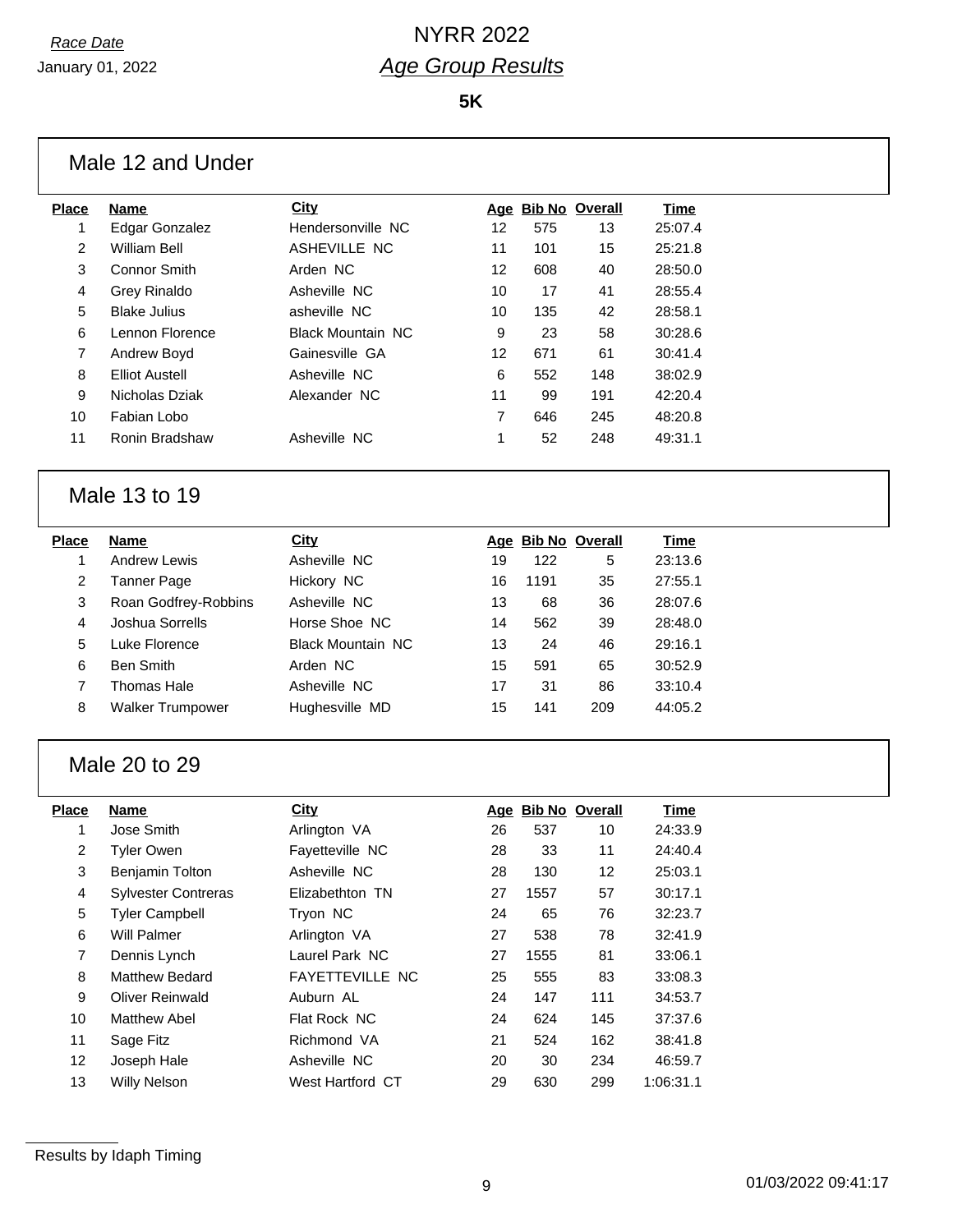## *Race Date* NYRR 2022 *Age Group Results*

**5K**

| Male 20 to 29  |                         |                |    |      |                    |             |
|----------------|-------------------------|----------------|----|------|--------------------|-------------|
| <b>Place</b>   | <b>Name</b>             | <b>City</b>    |    |      | Age Bib No Overall | <b>Time</b> |
| 14             | Nathan Burton           | Rocky hill CT  | 22 | 602  | 300                | 1:06:31.2   |
| 15             | Chris Abel              | Flat Rock NC   | 25 | 625  | 302                | 1:06:31.6   |
|                | Male 30 to 39           |                |    |      |                    |             |
| <b>Place</b>   | Name                    | <b>City</b>    |    |      | Age Bib No Overall | <b>Time</b> |
| 1              | <b>Matthew Hathorn</b>  | New York NY    | 38 | 549  | 6                  | 24:10.7     |
| $\overline{c}$ | <b>Charles Simpson</b>  | Fletcher NC    | 39 | 589  | 19                 | 26:26.6     |
| 3              | Nick Dove               | Knoxville TN   | 31 | 71   | 23                 | 26:52.0     |
| 4              | Justin Aday             | Selma NC       | 35 | 635  | 25                 | 27:01.6     |
| 5              | Ryan Funkhouser         | Troutman NC    | 39 | 1528 | 27                 | 27:04.5     |
| 6              | <b>Clifton Pryce</b>    | Candler NC     | 33 | 567  | 30                 | 27:29.6     |
| $\overline{7}$ | Reilly Campbell         | Brookhaven GA  | 35 | 603  | 37                 | 28:14.5     |
| 8              | <b>Ted Sullivan</b>     | Fairview NC    | 36 | 615  | 51                 | 29:47.5     |
| 9              | Alex Simon              | Asheville NC   | 32 | 604  | 77                 | 32:24.0     |
| 10             | Jonathan Diehl          | Asheville NC   | 36 | 126  | 79                 | 32:42.7     |
| 11             | <b>Brian Hale</b>       | Odessa NC      | 39 | 29   | 85                 | 33:10.2     |
| 12             | James Bevers            | Asheville NC   | 39 | 572  | 113                | 34:54.1     |
| 13             | <b>Clay Stroupe</b>     | Asheville NC   | 36 | 72   | 114                | 34:58.7     |
| 14             | Sean Lowery             | Flat Rock NC   | 38 | 641  | 126                | 36:34.2     |
| 15             | Dave Gardner            | Ferrum VA      | 34 | 593  | 135                | 36:57.0     |
| 16             | Joshua Hendrickson      | Goose creek SC | 33 | 128  | 141                | 37:31.1     |
| 17             | Jacob Ortiz             | Morrisville NC | 31 | 579  | 156                | 38:16.1     |
| 18             | <b>Richard Boyette</b>  | Memphis TN     | 32 | 642  | 176                | 39:48.6     |
| 19             | lan Girard              | Old fort NC    | 33 | 93   | 181                | 40:16.8     |
| 20             | Colin Marsh             | Asheville NC   | 35 | 598  | 202                | 43:11.6     |
| 21             | <b>Jesse Teter</b>      | HENDERSONVILLE | 36 | 546  | 242                | 48:09.3     |
| 22             | <b>Steven Daugherty</b> | Candler NC     | 33 | 114  | 256                | 51:58.5     |
| 23             | David Fischoff          | Asheville NC   | 31 | 584  | 265                | 55:05.0     |
| 24             | <b>Branden Wienke</b>   | Hot Springs NC | 39 | 588  | 292                | 1:03:33.8   |
| 25             | Shan Dinally            | Asheville NC   | 32 | 108  | 303                | 1:25:21.4   |
|                |                         |                |    |      |                    |             |

### Male 40 to 49

| Place | <b>Name</b>           | City              |    | Age Bib No Overall |    | Time    |
|-------|-----------------------|-------------------|----|--------------------|----|---------|
|       | Adam Guice            | Fletcher NC       | 40 | 570                |    | 24:13.7 |
|       | John Mazurek          | Asheville NC      | 42 | 613                | 9  | 24:29.1 |
|       | <b>Travis Hyatt</b>   | Clyde NC          | 41 | 637                | 18 | 26:12.9 |
| 4     | <b>Edgar Gonzalez</b> | Hendersonville NC | 40 | 573                | 38 | 28:23.7 |
| 5     | Alex Melvin           | Arden NC          | 45 | 1527               | 48 | 29:26.8 |
|       |                       |                   |    |                    |    |         |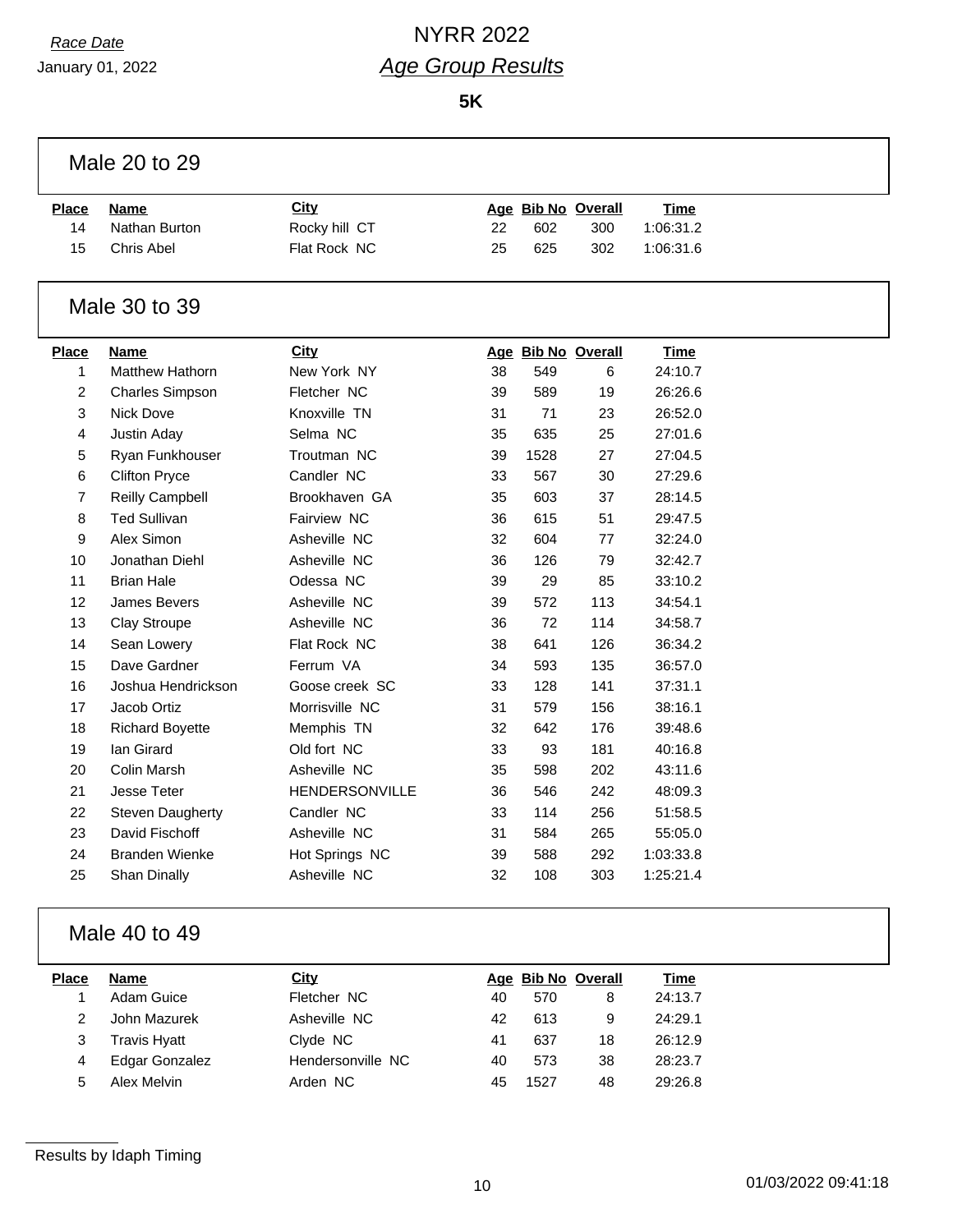January 01, 2022

**5K**

Male 40 to 49

| <b>Place</b> | <b>Name</b>          | <b>City</b>              | <u>Age</u> | <b>Bib No Overall</b> |     | Time    |
|--------------|----------------------|--------------------------|------------|-----------------------|-----|---------|
| 6            | Jason Horn           | Leicester NC             | 49         | 143                   | 56  | 30:09.7 |
| 7            | Eric Florence        | <b>Black Mountain NC</b> | 48         | 25                    | 59  | 30:31.4 |
| 8            | Eli Etherton         | Asheville NC             | 45         | 597                   | 73  | 32:09.9 |
| 9            | Kevin Spaeth         | <b>Black Mountain NC</b> | 43         | 3                     | 91  | 33:33.2 |
| 10           | Mike Zimmerman       | ASHEVILLE NC             | 49         | 116                   | 105 | 34:26.7 |
| 11           | Justus Min           | Asheville NC             | 48         | 41                    | 117 | 35:09.4 |
| 12           | Jason Tumlinson      | Charlotte NC             | 42         | 580                   | 121 | 36:12.3 |
| 13           | <b>Butch Stanley</b> | Hendersonville NC        | 48         | 560                   | 124 | 36:30.8 |
| 14           | Drew Austell         | Asheville NC             | 42         | 551                   | 149 | 38:04.0 |
| 15           | Chris Dorsey         | Leicester NC             | 41         | 132                   | 169 | 39:07.6 |
| 16           | <b>Bob Dinsdale</b>  | Brevard NC               | 48         | 672                   | 223 | 45:43.6 |
| 17           | Patrick Rahm         | Fairview NC              | 41         | 73                    | 224 | 45:58.3 |
| 18           | Luas Lobo            |                          | 41         | 645                   | 244 | 48:20.3 |
| 19           | Jason Randolph       | Asheville NC             | 41         | 558                   | 273 | 56:48.9 |
|              |                      |                          |            |                       |     |         |

#### Male 50 to 59

| <b>Place</b>    | Name                    | <b>City</b>    | Age |      | <b>Bib No Overall</b> | Time      |
|-----------------|-------------------------|----------------|-----|------|-----------------------|-----------|
| 1               | Chris Eason             | Gastonia NC    | 59  | 616  | 16                    | 25:24.9   |
| 2               | <b>STEVEN JULIUS</b>    | Asheville NC   | 52  | 133  | 43                    | 28:58.3   |
| 3               | Wayne Robbins           | ASHEVILLE NC   | 51  | 69   | 50                    | 29:31.7   |
| 4               | derek rinaldo           | Asheville NC   | 58  | 18   | 66                    | 31:09.9   |
| 5               | <b>Werner Brooks</b>    | Laurel Park NC | 57  | 1554 | 67                    | 31:16.6   |
| 6               | <b>Turtle Rothstein</b> | Fairview NC    | 59  | 127  | 69                    | 31:19.3   |
| $\overline{7}$  | Denise Hatch            | Asheville NC   | 54  | 39   | 98                    | 33:56.4   |
| 8               | <b>Trent McCain</b>     | Arden NC       | 50  | 110  | 102                   | 34:14.4   |
| 9               | <b>Bryon Dickerson</b>  | Asheville NC   | 57  | 525  | 103                   | 34:21.3   |
| 10              | Ted Burton              | Rocky Hill CT  | 58  | 601  | 120                   | 35:54.0   |
| 11              | John Orisich            | Columbus IN    | 59  | 623  | 130                   | 36:40.1   |
| 12 <sup>2</sup> | Kevin Keehan            | Arden NC       | 53  | 15   | 159                   | 38:33.5   |
| 13              | <b>Jack Martindale</b>  | Arden NC       | 57  | 1550 | 170                   | 39:12.8   |
| 14              | <b>Richard Parker</b>   | Asheville NC   | 53  | 37   | 184                   | 41:01.7   |
| 15              | Michael Dean            | Langhorne PA   | 58  | 150  | 187                   | 41:19.2   |
| 16              | ronnie spurlock         | norton VA      | 58  | 1510 | 201                   | 43:08.3   |
| 17              | Jeff Campbell           | Arden NC       | 53  | 20   | 227                   | 46:29.6   |
| 18              | Dennis Narlock          | Lenoir NC      | 52  | 81   | 283                   | 1:00:03.6 |

Male 60 to 69

**Place Name City Age Bib No Overall Time**